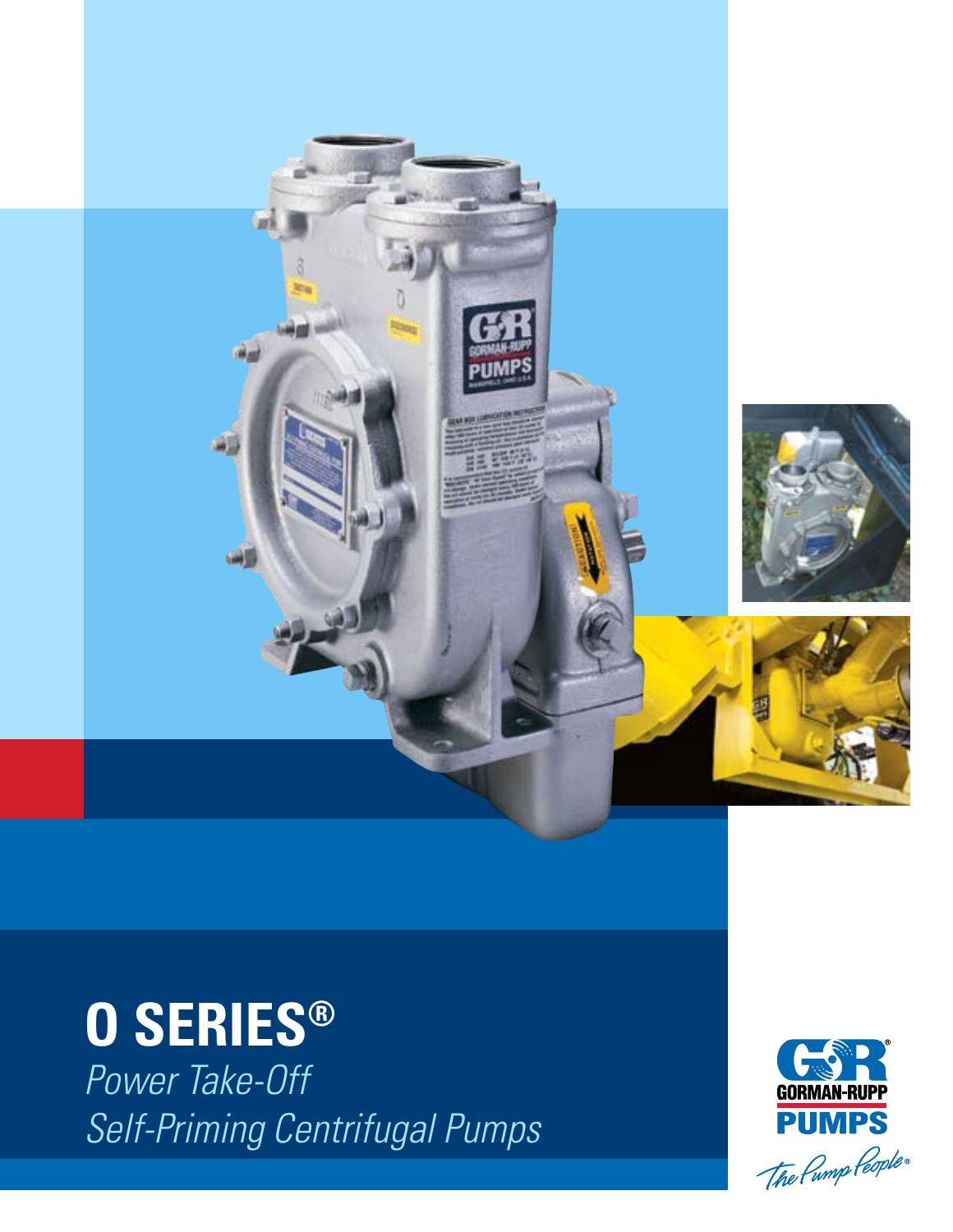# **GEAR-REDUCER POWER TAKE-OFF** *Self-Priming Centrifugal Pumps*

Gorman-Rupp O Series® gear-reducer, power take-off (PTO) pumps are ideal for a variety of clean liquid-handling applications. Whether it's controlling dust at a quarry or supplying aircraft fuel, O Series PTO pumps excel in moving fluids that do not contain large solids.

Their rugged, lightweight construction and compact design enable mounting in the unused space between the cross member of the chassis frame on refueling and water transfer vehicles. Power take-off pumps provide the performance to handle the rates of fuel required by local service carriers and suppliers. These pumps are ideal for handling fuel oil, gasoline or other petroleum based products. And, when necessary, their efficient, economical design permits multiple unit installation making them perfect for fire trucks and water wagons.

Power Take-Off pumps are made for single saddle mounting with offset drive shafts that can be mounted in one of four positions to assist in shaft alignment. All models are equipped with quiet-running, durable helical gears and are available in right- or left-hand rotation.

Units can be adapted to be driven by DC or hydraulic motor when Power Take-Off or auxiliary drive connections are not acceptable.



**Three inch models feature a straight-in suction design and no check valve to eliminate entrance restrictions and provide better performance when handling a variety of clean fluids.**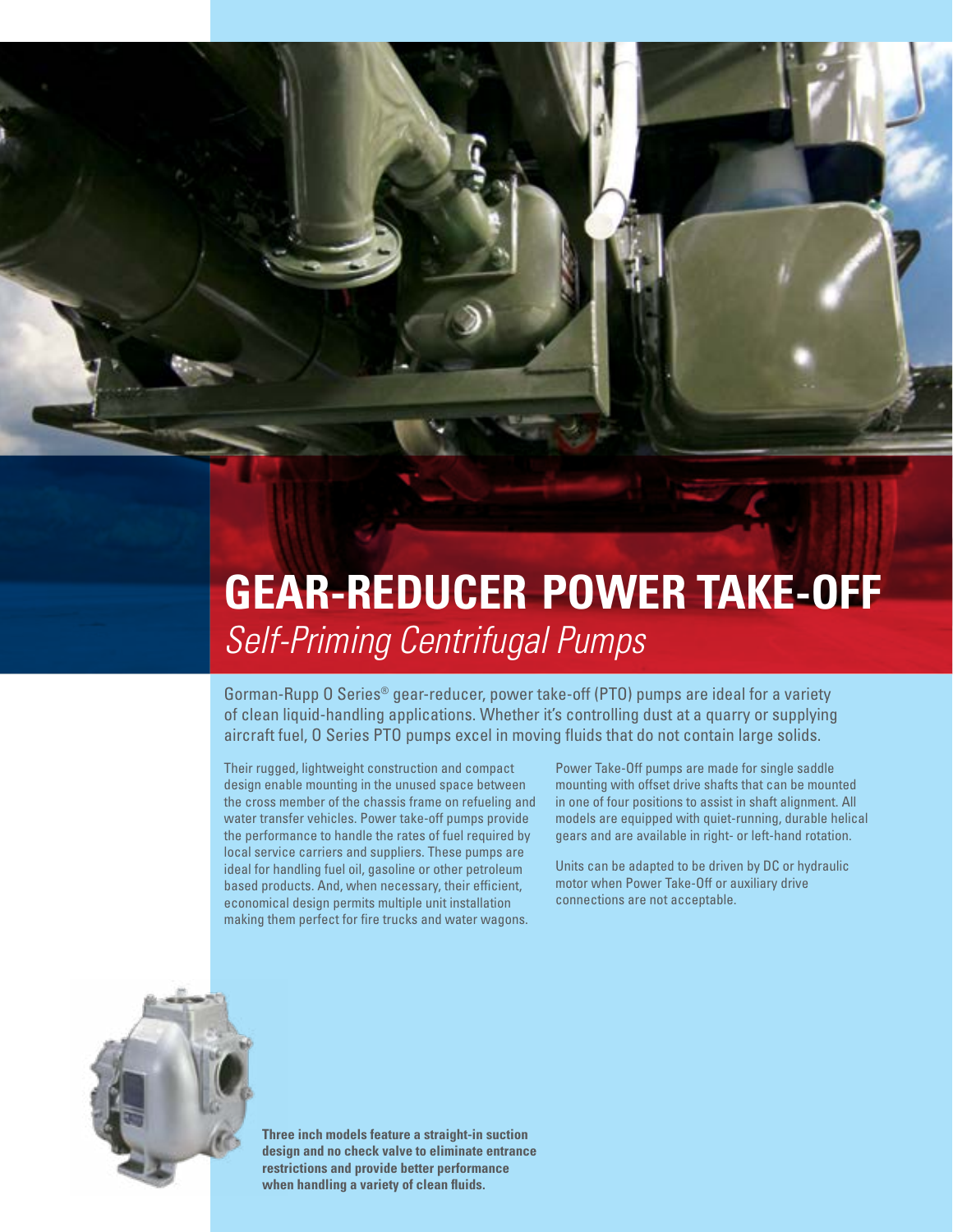

### Gorman-Rupp selfpriming centrifugal Power Take-Off Pumps are ideal for handling aircraft fuels, fuel oil, gasoline and other petroleum derivitives.

## **Specifications**

**O Series® Power Take-Off** Models: O2F-GL, O2F-GR Size: 2" (50 mm) Max Capacity: 178 GPM (11.2 lps) Max Head: 440' (134.1 m) Max Temperature: 160° F (71° C) Seal Elastomer: Viton® Material of Construction: Aluminum



#### **O Series® Power Take-Off** Models: O3H-GL, O3H-GR Size: 3" (75 mm) Max Capacity: 400 GPM (25.2 lps) Max Head: 270' (82.3 m) Max Temperature: 160° F (71° C) Seal Elastomer: Viton®

Materials of Construction: Aluminum, Ductile Iron

## **Pump Performance Data**

### Performance Based On Petroleum **Performance Based On Water**





*Viton® is a registered trademark of DuPont Performance Elastomers. All rights reserved.*

*Performance data is based on input speed to the pump.*